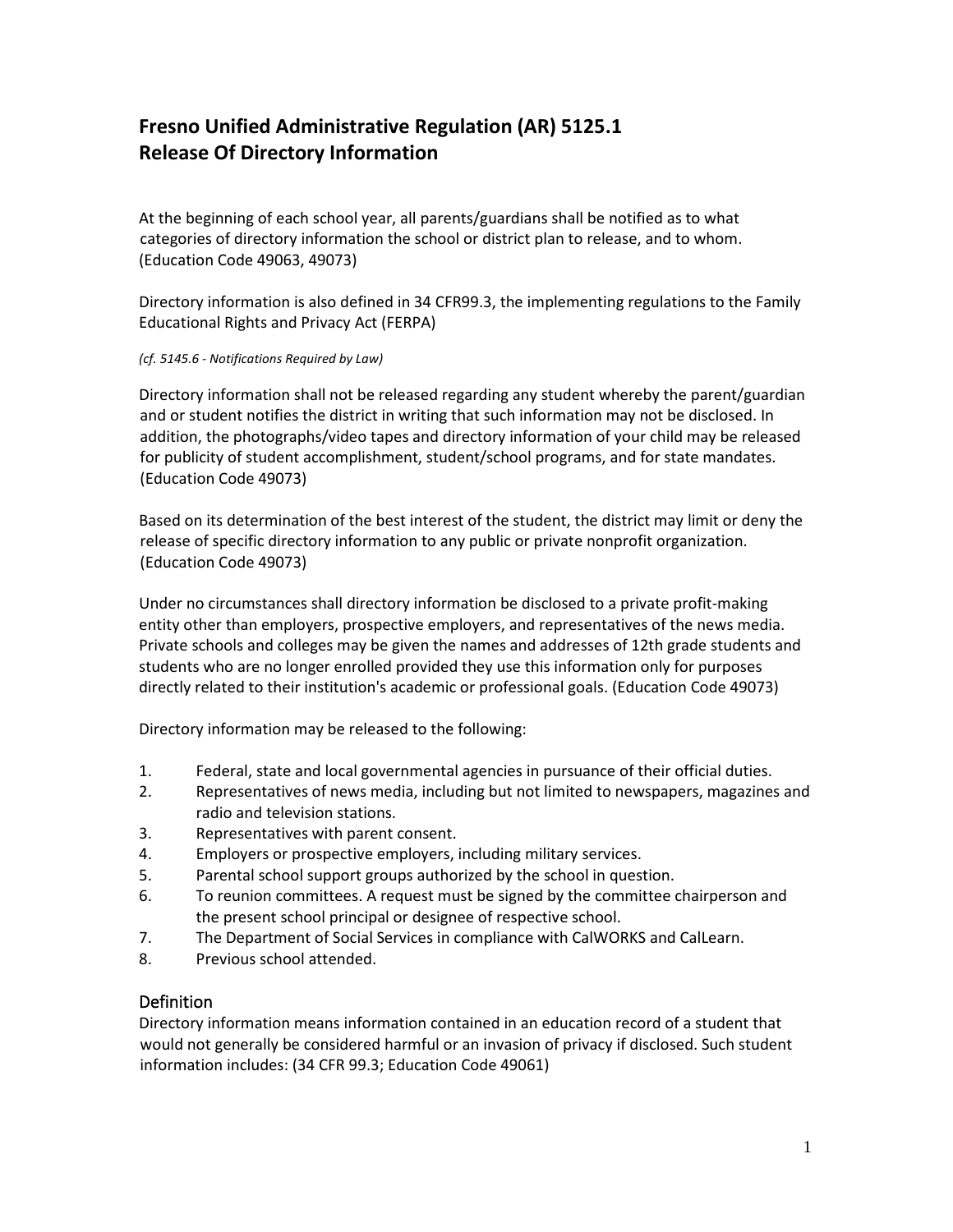- 1. Name
- 2. Address
- 3. Telephone number
- 4. Electronic mail address
- 5. Photograph
- 6. Date and place of birth
- 7. Major field of study
- 8. Participation in officially recognized activities and sports
- 9. Weight and height of athletic team members
- 10. Dates of attendance
- 11. Degrees and awards received
- 12. Most recent previous school attended

## Notification to Parent/Guardian and/or Student.

Directory information shall not be released regarding any student whereby the parent/guardian and/or student notifies the district in writing that such information may not be disclosed without the parent/guardian's and/or students prior consent. (Education Code 49073; 20 USC 1232g)

At the beginning of each school year, all parents/guardians and/or students shall be notified as to the categories of directory information the school or district plans to release and the recipients of the information and a statement that directory information does not include citizenship status, immigration status, place of birth, or any other information indicating national origin (except where the District receives consent as required under state law). The notification shall also inform parents/guardians and/or students of their right to refuse to let the district designate any or all types of information as directory information and the period of time within which a parent/guardian and/or student must notify the district in writing that they do not want a certain category of information designated as directory information. (Education Code 49063, 49073; 34 CFR99.37)

The Superintendent or designee shall notify parents/guardians and or student that they may request that the district not release the name, address, and telephone number to military recruiters, employers, or institutions of higher education without prior written consent. (20 USC 7908)

Directory information shall not be released regarding any student whose parent/guardian and or the student notifies the district in writing that such information not be disclosed. (Education Code 49073; 20 USC 1232g; 20 USC 7908)

*(cf. 5125 - Student Records) (cf. 5145.6 - Parental Notifications)* 

*Fresno Unified School District prohibits discrimination, harassment, intimidation, and bullying based on actual or perceived race, color, ethnicity, national origin, immigration status, ancestry, age, creed, religion, political affiliation, gender, gender identity, gender expression, genetic information, mental or physical disability, sex, sexual orientation, marital status, pregnancy or parental status, medical information, military veteran status, or association with a person or a group with one or more of these actual or perceived characteristics or any other basis protected by law or regulation, in its educational program(s) or employment.*